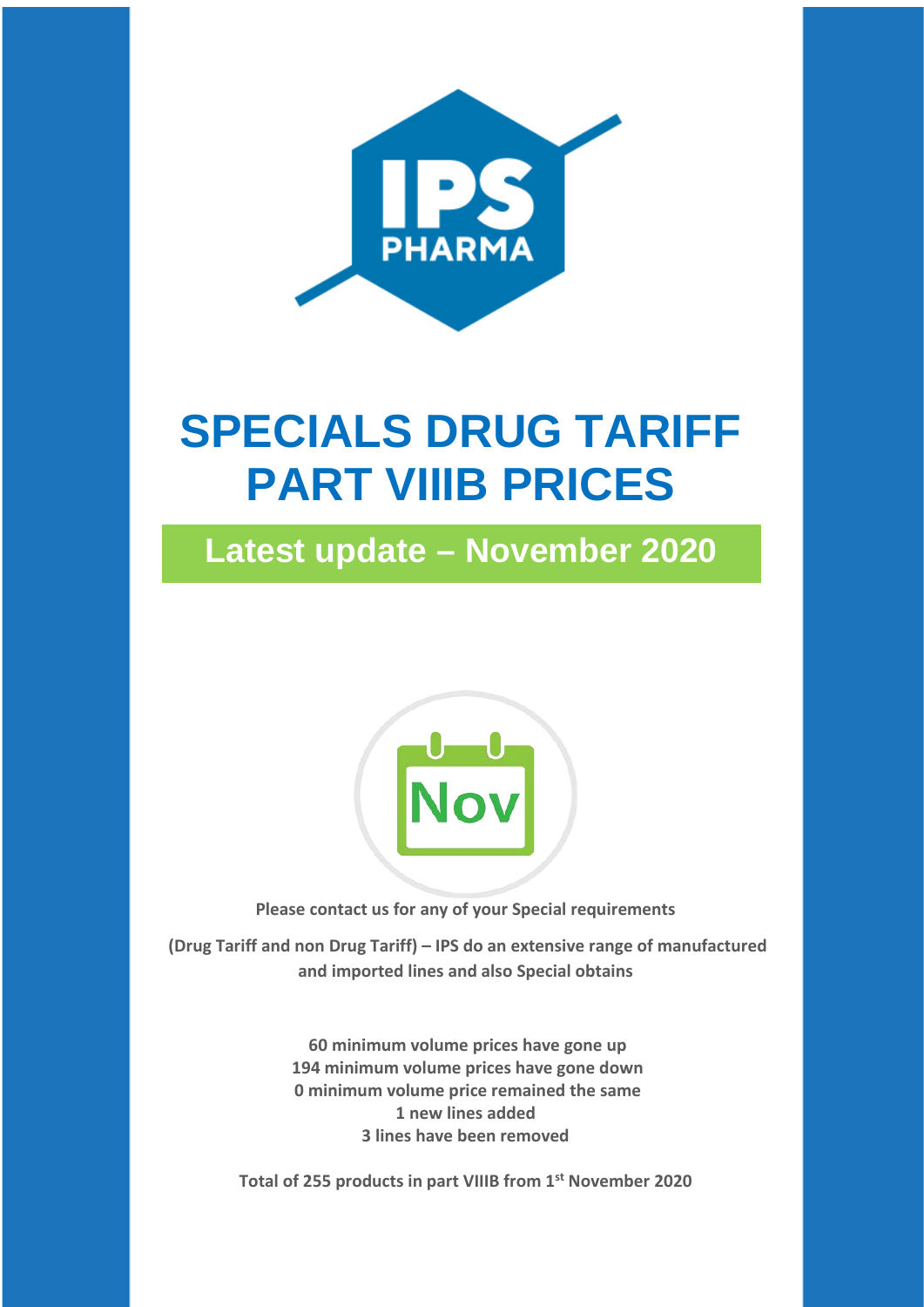

Increase in price or volume

Decrease in price or volume

New products in Part VIIIB

| <b>Product</b>                                  | <b>Formulations covered by</b>      | <b>Minimum</b>  | <b>Price for</b><br><b>Price for each</b> |        |                       |            |
|-------------------------------------------------|-------------------------------------|-----------------|-------------------------------------------|--------|-----------------------|------------|
|                                                 | tariff                              | volume          | minimum<br>volume (p)                     |        | $extra$ ml/g<br>above |            |
|                                                 |                                     |                 |                                           |        | minimum               |            |
|                                                 |                                     |                 |                                           |        |                       | volume (p) |
| Acetazolamide 250mg/5ml oral suspension         | STD, SF, LF, CF, NSF, AF, FF        | 100ml           | £                                         | 15.14  | £                     | 0.02       |
| Acitretin 5mg/5ml oral suspension               | STD, SF, LF, FF, AF                 | 60ml            | $\pmb{\mathsf{f}}$                        | 37.61  | £                     | 0.35       |
| Allopurinol 100mg/5ml oral suspension           | STD, SF, LF, CF, NSF, AF, FF        | 150ml           | $\pmb{\mathsf{f}}$                        | 21.90  | $\pmb{\mathsf{f}}$    | 0.01       |
| Allopurinol 300mg/5ml oral suspension           | STD, SF, LF, CF, NSF, AF, FF        | 100ml           | £                                         | 22.50  | £                     | 0.12       |
| Amiodarone 100mg/5ml oral suspension            | STD, SF, LF, CF, NSF, AF, FF        | 100ml           | £                                         | 74.54  | £                     | 0.40       |
| Amiodarone 50mg/5ml oral suspension             | STD, SF, LF, CF, NSF, AF, FF        | 100ml           | $\pmb{\mathsf{f}}$                        | 73.12  | £                     | 0.01       |
| Antacid and Oxetacaine oral suspension          | STD, SF, LF, CF, NSF, AF, FF        | 150ml           | $\pmb{\mathsf{f}}$                        | 14.90  | £                     | 0.10       |
| Arginine 2g/5ml oral solution                   | STD, SF, CF, NSF, AF, FF, LF        | 250ml           | $\pmb{\mathsf{f}}$                        | 7.68   | £                     | 0.32       |
| Arginine 500mg/5ml oral solution                | STD, SF, LF, CF, NSF, AF, FF        | 200ml           | $\pmb{\mathsf{f}}$                        | 48.52  | £                     | 0.16       |
| Atorvastatin 20mg/5ml oral suspension           | STD, SF, NSF, AF, FF, CF, LF        | 100ml           | £                                         | 37.72  | £                     | 0.04       |
| Atropine 500micrograms/5ml oral solution        | STD, SF, LF, CF                     | 100ml           | $\pmb{\mathsf{f}}$                        | 210.13 | £                     | 0.15       |
| Azathioprine 100mg/5ml oral suspension          | STD, SF, LF, CF, NSF, AF            | 100ml           | £                                         | 45.74  | $\pmb{\mathsf{f}}$    | 0.13       |
| Azathioprine 20mg/5ml oral suspension           | STD, SF, LF, CF, AF, FF             | 100ml           | $\pmb{\mathsf{f}}$                        | 83.62  | £                     | 0.41       |
| Azathioprine 25mg/5ml oral suspension           | STD, SF, LF, CF, NSF, AF, FF        | 150ml           | $\pmb{\mathrm{f}}$                        | 66.54  | £                     | 0.37       |
| Azathioprine 50mg/5ml oral suspension           | STD, SF, LF, CF, NSF, AF, FF        | 100ml           | £                                         | 27.88  | £                     | 0.03       |
| Bendroflumethiazide 2.5mg/5ml oral suspension   | STD, SF, LF, CF, NSF, AF, FF        | 150ml           | £                                         | 33.90  | £                     | 0.01       |
| Betahistine 8mg/5ml oral suspension             | STD, SF, LF, CF, NSF, AF, FF        | 200ml           | £                                         | 85.11  | $\pmb{\mathsf{f}}$    | 0.04       |
| Betamethasone valerate 0.1% ointment 50% in     | <b>STD</b>                          | 30 <sub>g</sub> | £                                         | 189.75 | £                     | 0.01       |
| Unguentum M cream                               |                                     |                 |                                           |        |                       |            |
| Bisacodyl 10mg/30ml enema                       | <b>STD</b>                          | 37ml            | $\pmb{\mathsf{f}}$                        | 34.57  | $\pmb{\mathsf{f}}$    |            |
| Bisacodyl 2.5mg/5ml oral suspension             | STD, SF, LF, AF, FF                 | 100ml           | $\pmb{\mathsf{f}}$                        | 54.10  | $\pmb{\mathsf{f}}$    | 0.01       |
| Bisacodyl 2.74mg/ml rectal solution             | STD, LF, CF, AF, FF, PF, SF         | 200ml           | £                                         | 16.70  | £                     | 0.06       |
| Bisoprolol 1.25mg/5ml oral solution             | STD, SF, LF, FF, AF, CF             | 100ml           | $\pmb{\mathsf{f}}$                        | 172.64 | £                     | 0.38       |
| Bisoprolol 1.25mg/5ml oral suspension           | STD, SF, LF, CF, NSF, AF, FF        | 100ml           | £                                         | 55.01  | £                     | 0.12       |
| Bisoprolol 2.5mg/5ml oral solution              | STD, SF, LF, CF, AF, FF, NSF        | 150ml           | £                                         | 17.77  | $\pmb{\mathsf{f}}$    | 0.07       |
| Bisoprolol 2.5mg/5ml oral suspension            | STD, SF, LF, NSF, AF, CF, FF        | 100ml           | $\pmb{\mathsf{f}}$                        | 49.66  | $\,$ f                | 0.05       |
| Bisoprolol 5mg/5ml oral solution                | STD, SF, LF, AF, CF, FF             | 150ml           | $\mathbf f$                               | 32.35  | £                     | 0.07       |
| Bisoprolol 5mg/5ml oral suspension              | STD, SF, LF, NSF, AF                | 100ml           | $\pmb{\mathsf{f}}$                        | 27.23  | £                     | 0.05       |
| Calcium carbonate 500mg/5ml oral suspension     | STD, SF, LF, CF, NSF, AF, FF        | 100ml           | £                                         | 19.78  | £                     | 0.07       |
| Calcium carbonate 600mg/5ml oral suspension     | STD, SF, LF, CF, NSF, FF, AF        | 150ml           | £                                         | 33.15  | £                     | 0.12       |
| Carbimazole 10mg/5ml oral suspension            | STD, SF, LF, CF, NSF, AF, FF        | 150ml           | $\pmb{\mathsf{f}}$                        | 86.22  | $\pmb{\mathsf{f}}$    | 0.01       |
| Carvedilol 5mg/5ml oral suspension              | STD, SF, LF, CF, NSF, AF            | 100ml           | $\pmb{\mathsf{f}}$                        | 51.48  | £                     | 0.01       |
| Chloral hydrate 1g/5ml oral solution            | STD, SF, LF, CF, NSF, FF, AF        | 100ml           | $\pmb{\mathsf{f}}$                        | 79.52  | £                     | 0.40       |
| Chloral hydrate 500mg/5ml oral solution         | STD, SF, CF, NSF, FF, AF,<br>LF, PF | 100ml           | £                                         | 11.21  | $\pmb{\mathrm{f}}$    | 0.07       |
| Chlorothiazide 150mg/5ml oral suspension        | STD, SF, LF, CF, NSF, AF            | 100ml           | $\pmb{\mathsf{f}}$                        | 49.38  | $\mathbf f$           | 0.01       |
| Chlorothiazide 200mg/5ml oral suspension        | AF, LF, SF, STD                     | 150ml           | £                                         | 83.84  | £                     | 0.41       |
| Chlorothiazide 250mg/5ml oral suspension        | STD, SF, LF, CF, NSF, FF, AF        | 50ml            | $\pmb{\mathsf{f}}$                        | 28.95  | £                     | 0.02       |
| Chlorothiazide 25mg/5ml oral suspension         | STD, SF, LF, AF                     | 100ml           | £                                         | 98.28  | £                     | 0.01       |
| Ciclosporin 0.05% eye drops 0.4ml unit dose     | PF                                  | 0.4ml           | £                                         | 9.98   | £                     | 9.98       |
| preservative free                               |                                     |                 |                                           |        |                       |            |
| Ciclosporin 0.2% eye ointment preservative free | PF                                  | 3.5g            |                                           | £49.02 | $f -$                 |            |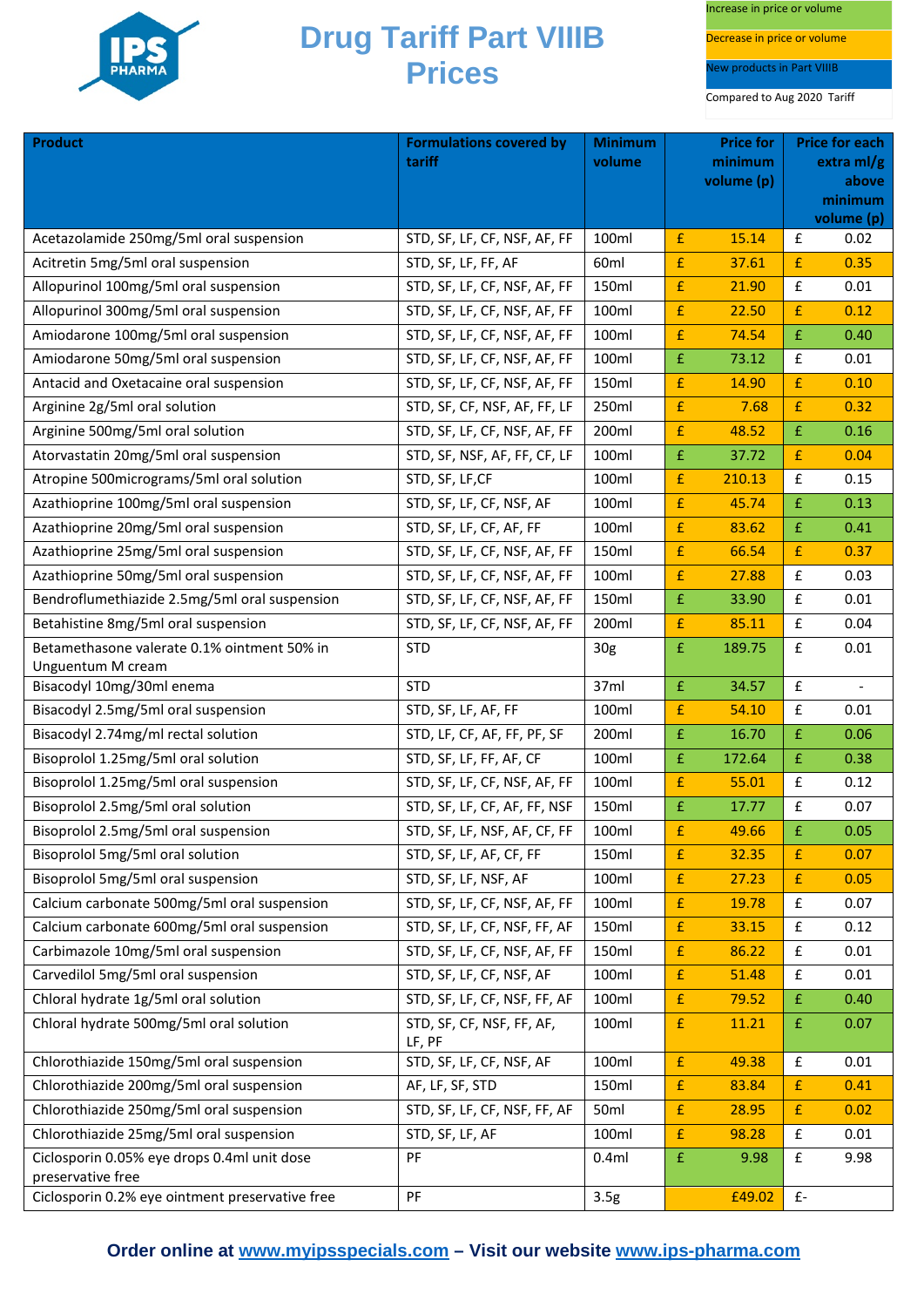

Increase in price or volume

Decrease in price or volume

New products in Part VIIIB

Compared to Aug 2020 Tariff

| <b>Product</b>                                                    | <b>Formulations covered by</b><br>tariff | <b>Minimum</b><br>volume |                    | <b>Price for</b><br>minimum |                    | <b>Price for each</b><br>extra m $\frac{1}{g}$ |
|-------------------------------------------------------------------|------------------------------------------|--------------------------|--------------------|-----------------------------|--------------------|------------------------------------------------|
|                                                                   |                                          |                          |                    | volume (p)                  |                    | above                                          |
|                                                                   |                                          |                          |                    |                             |                    | minimum<br>volume (p)                          |
| Ciclosporin 0.2% eye ointment                                     | <b>STD</b>                               | 3.5 <sub>g</sub>         |                    | £48.36                      | £                  |                                                |
| Clindamycin 75mg/5ml oral suspension                              | STD, SF, LF, CF, NSF, AF, FF             | 100ml                    | £                  | 30.11                       | £                  | 0.07                                           |
| Clomipramine 50mg/5ml oral suspension                             | STD, SF, CF, NSF, AF                     | 100ml                    | £                  | 174.19                      | £                  | 0.10                                           |
| Clonazepam 2.5mg/ml drops                                         | STD, SF, CF                              | 10ml                     | $\pmb{\mathsf{f}}$ | 11.26                       | £                  | 0.52                                           |
| Clopidogrel 1mg/1ml oral suspension                               | STD, SF, LF, CF, NSF, AF, FF             | 100ml                    | £                  | 35.36                       | £                  | 0.08                                           |
| Clopidogrel 75mg/5ml oral solution                                | STD, SF, LF, CF, AF, NSF                 | 150ml                    | £                  | 36.62                       | £                  | 0.22                                           |
| Clopidogrel 75mg/5ml oral suspension                              | STD, SF, NSF, AF, FF, CF, LF             | 100ml                    | £                  | 43.36                       | £                  | 0.17                                           |
| Coal tar 10% ointment                                             | All bases, STD                           | 100 <sub>g</sub>         | $\pmb{\mathsf{f}}$ | 90.78                       | £                  | 0.05                                           |
| Coal tar 5% ointment                                              | All bases, STD                           | 100 <sub>g</sub>         | $\pmb{\mathsf{f}}$ | 170.04                      | £                  | 0.55                                           |
| Coal tar solution 5% in Betamethasone valerate 0.025%<br>ointment | <b>STD</b>                               | 100 <sub>g</sub>         | £                  | 88.32                       | £                  | 0.30                                           |
| Coal tar solution 6% / Salicylic acid 2% in ointment              | STD, All bases, PF                       | 100 <sub>g</sub>         | $\pmb{\mathsf{f}}$ | 82.81                       | £                  | 0.01                                           |
| Co-careldopa 12.5mg/50mg/5ml oral suspension                      | STD, SF, LF, CF, NSF, AF, FF             | 100ml                    | £                  | 36.15                       | £                  | 0.01                                           |
| Co-careldopa 25mg/100mg/5ml oral suspension                       | STD, SF, LF, CF, NSF, AF                 | 100ml                    | £                  | 24.50                       | £                  | 0.04                                           |
| Coconut oil 25% ointment                                          | <b>STD</b>                               | 100 <sub>g</sub>         | $\pmb{\mathsf{f}}$ | 33.81                       | £                  | 0.01                                           |
| Co-dydramol 10mg/500mg/5ml oral suspension                        | STD, SF, LF, CF, NSF, FF, AF             | 150ml                    | $\pmb{\mathrm{f}}$ | 11.53                       | £                  | 0.01                                           |
| Colecalciferol 10,000units/5ml oral solution                      | STD, SF, LF, AF, FF                      | 20 <sub>ml</sub>         | £                  | 74.31                       | £                  | 0.04                                           |
| Colecalciferol 20,000units/ml oral solution                       | STD, SF, LF, CF, NSF                     | 30ml                     | £                  | 149.89                      | £                  | 0.03                                           |
| Colecalciferol 5,000units/5ml oral solution                       | STD, SF, LF, AF, FF                      | 20ml                     | £                  | 37.65                       | £                  | 0.01                                           |
| Cyclizine 50mg/5ml oral suspension                                | STD, NSF, AF                             | 100ml                    | £                  | 31.88                       | £                  | 0.15                                           |
| Dantrolene 100mg/5ml oral suspension                              | STD, SF, LF, CF, NSF, AF, FF             | 100ml                    | $\pmb{\mathsf{f}}$ | 13.19                       | £                  | 0.03                                           |
| Dantrolene 10mg/5ml oral suspension                               | STD, SF, LF, CF, NSF, AF, FF             | 100ml                    | $\pmb{\mathrm{f}}$ | 119.68                      | £                  | 0.01                                           |
| Dantrolene 25mg/5ml oral suspension                               | STD, SF, LF, NSF, FF, AF                 | 100ml                    | £                  | 22.38                       | £                  | 0.02                                           |
| Diazoxide 250mg/5ml oral suspension                               | STD, SF, LF, CF, NSF, FF, AF             | 30ml                     | £                  | 40.36                       | £                  | 0.02                                           |
| Diazoxide 50mg/5ml oral suspension                                | STD, SF, LF, CF, NSF, FF, AF             | 100ml                    | $\pmb{\mathsf{f}}$ | 44.23                       | £                  | 0.28                                           |
| Diclofenac 50mg/5ml oral suspension                               | STD, SF, LF, AF, FF                      | 150ml                    | $\pmb{\mathsf{f}}$ | 78.97                       | £                  | 0.01                                           |
| Diltiazem 2% cream                                                | <b>STD</b>                               | 30 <sub>g</sub>          | £                  | 19.76                       | £                  | 0.36                                           |
| Diltiazem 2% ointment                                             | <b>STD</b>                               | 30 <sub>g</sub>          | $\pmb{\mathsf{f}}$ | 11.98                       | £                  | 0.01                                           |
| Diltiazem 60mg/5ml oral suspension                                | STD, SF, NSF, AF                         | 100ml                    | £                  | 14.76                       | £                  | 0.08                                           |
| Dosulepin 25mg/5ml oral solution                                  | STD, SF, LF, CF, FF, AF                  | 500ml                    | $\pmb{\mathrm{f}}$ | 81.02                       | $\mathbf f$        | 0.02                                           |
| Dosulepin 75mg/5ml oral solution                                  | STD, SF, LF, CF, FF, AF                  | 150ml                    | £                  | 60.59                       | £                  | 0.10                                           |
| Doxazosin 1mg/5ml oral solution                                   | STD, SF, LF, CF, AF, NSF                 | 150ml                    | $\pmb{\mathsf{f}}$ | 72.98                       | $\pmb{\mathsf{f}}$ | 0.48                                           |
| Doxazosin 1mg/5ml oral suspension                                 | STD, SF, LF, CF, NSF                     | 100ml                    | $\pmb{\mathsf{f}}$ | 93.75                       | £                  | 0.01                                           |
| Doxazosin 4mg/5ml oral solution                                   | STD, SF, LF, CF, AF, NSF                 | 150ml                    | $\pmb{\mathsf{f}}$ | 51.79                       | £                  | 0.34                                           |
| Doxazosin 4mg/5ml oral suspension                                 | STD, SF, NSF                             | 150ml                    | £                  | 78.51                       | £                  | 0.17                                           |
| Enalapril 1.25mg/5ml oral suspension                              | STD, SF, AF, CF, FF, LF, NSF             | 150ml                    | £                  | 42.87                       | £                  | 0.05                                           |
| Enalapril 10mg/5ml oral suspension                                | STD, SF, AF, FF, LF, NSF                 | 100ml                    | $\pmb{\mathrm{f}}$ | 20.86                       | £                  | 0.17                                           |
| Enalapril 5mg/5ml oral solution                                   | STD, SF, LF, CF, AF, FF                  | 150ml                    | $\pmb{\mathsf{f}}$ | 70.16                       | £                  | 0.01                                           |
| Enalapril 5mg/5ml oral suspension                                 | STD, SF, LF, CF, NSF, FF, AF             | 75ml                     | $\pmb{\mathrm{f}}$ | 37.27                       | $\pmb{\mathsf{f}}$ | 0.07                                           |
| Eosin 2% solution                                                 | <b>STD</b>                               | 100ml                    | £                  | 21.79                       | £                  | 0.01                                           |
| Ergocalciferol 1,000units/5ml oral solution                       | STD, SF, LF, CF, AF, FF                  | 100ml                    | $\pmb{\mathsf{f}}$ | 45.13                       | £                  | 0.02                                           |
| Ergocalciferol 10,000units/5ml oral solution                      | STD, SF, LF, CF, NSF, AF, FF             | 100ml                    | $\pmb{\mathsf{f}}$ | 24.99                       | £                  | 0.23                                           |

**Order online at [www.myipsspecials.com](http://www.myipsspecials.com/) – Visit our website [www.ips-pharma.com](http://www.ips-pharma.com/)**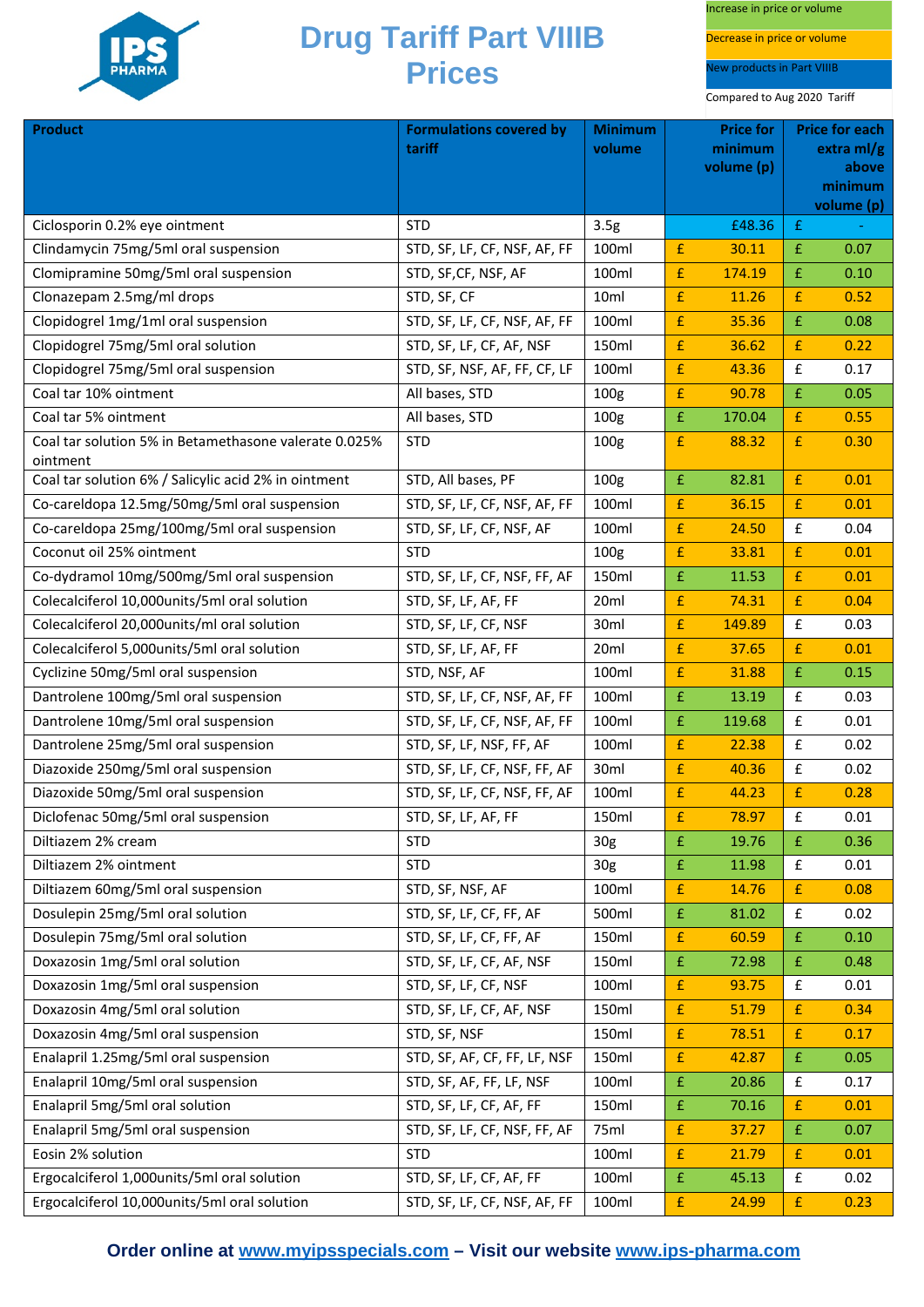

Increase in price or volume

Decrease in price or volume

New products in Part VIIIB

| Product                                                        | <b>Formulations covered by</b>      | <b>Minimum</b>   |                    | <b>Price for</b>      |                    | <b>Price for each</b> |
|----------------------------------------------------------------|-------------------------------------|------------------|--------------------|-----------------------|--------------------|-----------------------|
|                                                                | tariff                              | volume           |                    | minimum<br>volume (p) |                    | extra $ml/g$<br>above |
|                                                                |                                     |                  |                    |                       |                    | minimum               |
| Ergocalciferol 100,000units/5ml oral solution                  | STD, SF, LF, CF, NSF, AF, FF        | 20ml             | £                  | 20.48                 | £                  | volume (p)<br>0.01    |
| Ergocalciferol 3,000units/ml oral solution                     | STD, SF, LF, CF, NSF, AF, FF        | 60 <sub>ml</sub> | £                  | 42.88                 | £                  | 0.24                  |
| Ergocalciferol 6,000units/5ml oral solution                    | STD, SF, LF, CF, NSF, FF,           | 100ml            | $\pmb{\mathsf{f}}$ | 42.56                 | £                  | 0.08                  |
|                                                                | AF, PF                              |                  |                    |                       |                    |                       |
| Ferrous sulfate 60mg/5ml oral solution                         | STD, SF, LF, NSF, FF, CF, AF        | 100ml            | £                  | 19.91                 | £                  | 0.04                  |
| Flecainide 10mg/5ml oral suspension                            | STD, SF, LF, AF, FF                 | 100ml            | £                  | 21.31                 | £                  | 0.10                  |
| Flecainide 25mg/5ml oral solution                              | STD, SF, LF, CF, NSF, AF,<br>FF, PF | 300ml            | $\pmb{\mathsf{f}}$ | 52.39                 | £                  | 0.01                  |
| Flecainide 25mg/5ml oral suspension                            | STD, SF, LF, CF, NSF, AF,<br>FF, PF | 200ml            | £                  | 20.51                 | £                  | 0.06                  |
| Fludrocortisone 100micrograms/5ml oral suspension              | STD, SF, LF, CF, NSF, AF, FF        | 100ml            | £                  | 60.71                 | £                  | 0.01                  |
| Fludrocortisone 50micrograms/5ml oral suspension               | STD, SF, LF, CF, NSF, AF,<br>FF, PF | 100ml            | $\pmb{\mathsf{f}}$ | 39.16                 | £                  | 0.24                  |
| Gabapentin 400mg/5ml suspension                                | STD, AF, CF, FF, LF, NSF,<br>PF, SF | 200ml            | $\pmb{\mathsf{f}}$ | 189.05                | £                  | 0.81                  |
| Gliclazide 40mg/5ml oral suspension                            | STD, SF, NSF, AF, CF, FF, LF        | 100ml            | $\pmb{\mathsf{f}}$ | 19.05                 | £                  | 0.04                  |
| Gliclazide 80mg/5ml oral suspension                            | STD, SF, LF, CF, NSF, AF, FF        | 150ml            | £                  | 15.46                 | £                  | 0.05                  |
| Glyceryl trinitrate 0.2% ointment                              | <b>STD</b>                          | 30 <sub>g</sub>  | £                  | 22.59                 | £                  | 0.01                  |
| Glycopyrronium bromide 0.05% topical solution                  | STD, PF                             | 500ml            | £                  | 25.06                 | £                  | 0.05                  |
| Glycopyrronium bromide 2% in Cetomacrogol cream<br>(Formula A) | <b>STD</b>                          | 30 <sub>g</sub>  | £                  | 164.50                | £                  | 0.01                  |
| Glycopyrronium bromide 2.5mg/5ml oral solution                 | STD, SF, LF, CF, NSF, AF, FF        | 100ml            | £                  | 95.13                 | £                  | 0.03                  |
| Glycopyrronium bromide 2.5mg/5ml oral suspension               | STD, SF, LF, CF, NSF, AF, FF        | 200ml            | £                  | 26.02                 | £                  | 0.06                  |
| Glycopyrronium bromide 200micrograms/5ml oral<br>solution      | STD, SF, LF, CF, NSF, AF, FF        | 100ml            | £                  | 12.71                 | £                  | 0.08                  |
| Glycopyrronium bromide 200micrograms/5ml oral<br>suspension    | STD, SF, LF, CF, NSF, AF, FF        | 100ml            | £                  | 15.16                 | £                  | 0.02                  |
| Glycopyrronium bromide 500micrograms/5ml oral<br>solution      | STD, SF, LF, CF, NSF, AF, FF        | 100ml            | £                  | 26.77                 | $\pmb{\mathsf{f}}$ | 0.01                  |
| Glycopyrronium bromide 500micrograms/5ml oral<br>suspension    | STD, SF, LF, CF, NSF, AF, FF        | 300ml            | £                  | 30.86                 | £                  | 0.04                  |
| Glycopyrronium bromide 5mg/5ml oral solution                   | STD, SF, LF, CF, NSF, AF, FF        | 100ml            | £                  | 31.19                 | £                  | 0.04                  |
| Glycopyrronium bromide 5mg/5ml oral suspension                 | STD, SF, LF, CF, NSF, AF, FF        | 50 <sub>ml</sub> | £                  | 8.54                  | £                  | 0.13                  |
| Griseofulvin 125mg/5ml oral suspension                         | STD, SF, LF, CF, NSF, AF            | 100ml            | $\pmb{\mathrm{f}}$ | 69.35                 | £                  | 0.16                  |
| Griseofulvin 175mg/5ml oral suspension                         | STD, SF, LF, CF, NSF, AF            | 100ml            | £                  | 69.57                 | £                  | 0.05                  |
| Hydralazine 10mg/5ml oral suspension                           | SF, LF, AF, NSF, STD                | 100ml            | $\pmb{\mathsf{f}}$ | 137.45                | £                  | 0.66                  |
| Hydrocortisone 10mg/5ml oral suspension                        | STD, SF, LF, CF, NSF, AF, FF        | 100ml            | £                  | 29.62                 | £                  | 0.06                  |
| Hydrocortisone 5mg/5ml oral suspension                         | STD, SF, LF, CF, NSF, AF, FF        | 100ml            | $\pmb{\mathsf{f}}$ | 12.12                 | £                  | 0.11                  |
| Hydroquinone 4% cream                                          | <b>STD</b>                          | 30g              | $\pmb{\mathrm{f}}$ | 51.60                 | £                  | 0.01                  |
| Hydroxychloroquine 200mg/5ml oral suspension                   | STD, SF, CF, NSF, AF, FF            | 100ml            | £                  | 22.00                 | £                  | 0.05                  |
| Hydroxyzine 10mg/5ml oral suspension                           | STD, SF, AF, NSF                    | 100ml            | $\pmb{\mathsf{f}}$ | 168.21                | £                  | 0.09                  |
| Hyoscine butylbromide 10mg/5ml oral solution                   | STD, SF, AF, CF, FF, LF             | 100ml            | £                  | 44.39                 | £                  | 0.03                  |
| Hyoscine butylbromide 10mg/5ml oral suspension                 | STD, NSF, AF, CF, FF, LF            | 100ml            | £                  | 30.17                 | £                  | 0.04                  |
| Hyoscine hydrobromide 300micrograms/5ml oral<br>solution       | STD, SF, LF, CF, NSF, AF, FF        | 100ml            | £                  | 14.49                 | £                  | 0.06                  |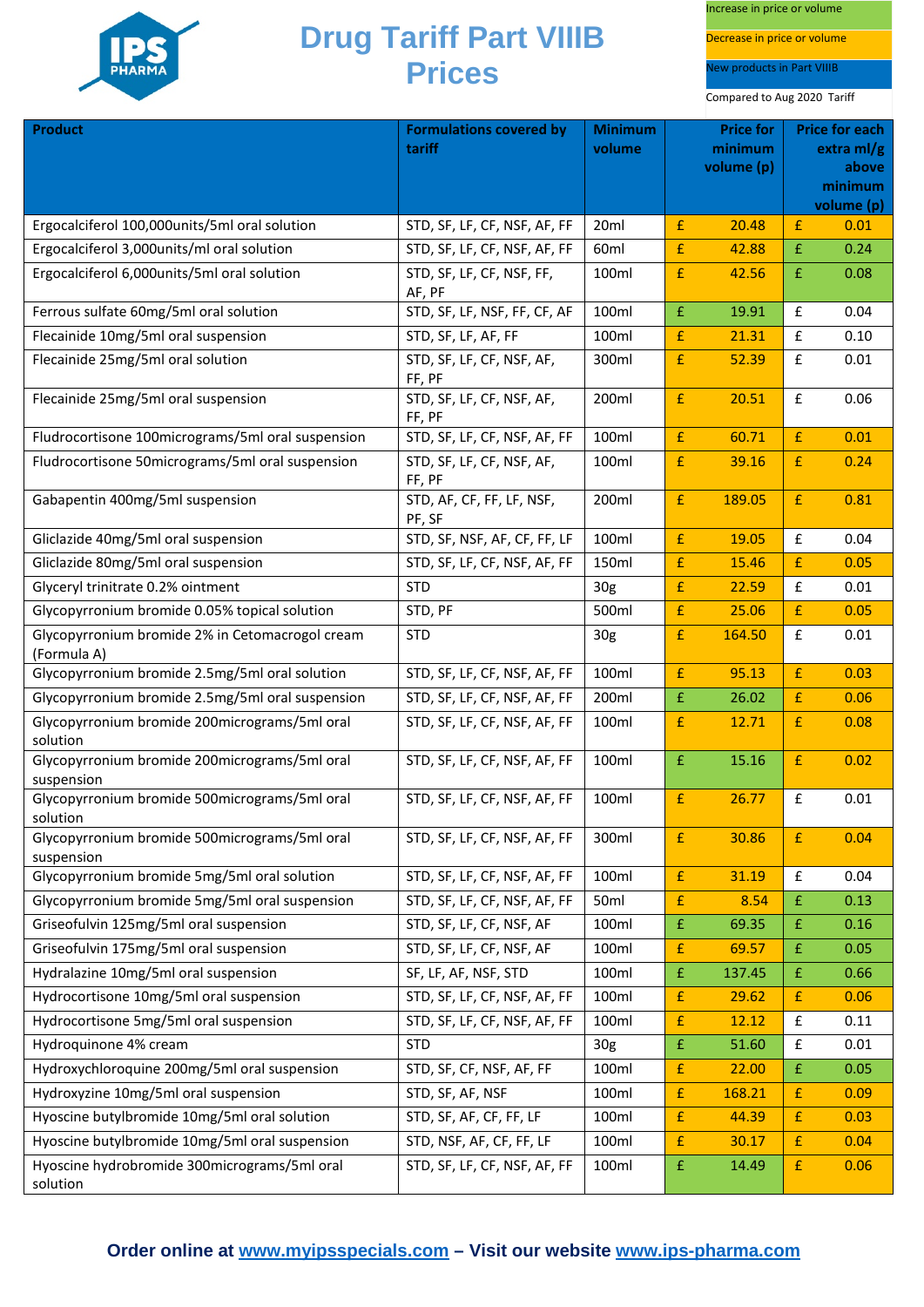

Increase in price or volume

Decrease in price or volume

New products in Part VIIIB

| <b>Product</b>                                                                   | <b>Formulations covered by</b><br>tariff | <b>Minimum</b><br>volume |                    | <b>Price for</b><br>minimum |                    | <b>Price for each</b><br>extra ml/g |
|----------------------------------------------------------------------------------|------------------------------------------|--------------------------|--------------------|-----------------------------|--------------------|-------------------------------------|
|                                                                                  |                                          |                          |                    | volume (p)                  |                    | above<br>minimum<br>volume (p)      |
| Hyoscine hydrobromide 300micrograms/5ml oral<br>suspension                       | STD, SF, LF, CF, NSF, AF, FF             | 100ml                    | £                  | 13.87                       | £                  | 0.12                                |
| Hyoscine hydrobromide 500micrograms/5ml oral<br>solution                         | STD, SF, LF, AF, FF, CF                  | 100ml                    | £                  | 17.48                       | £                  | 0.16                                |
| Hyoscine hydrobromide 500micrograms/5ml oral<br>suspension                       | STD, SF, AF, LF, NSF                     | 100ml                    | £                  | 12.23                       | £                  | 0.03                                |
| Hypromellose 0.25% eye drops                                                     | STD, PF                                  | 10ml                     | £                  | 17.68                       | £                  |                                     |
| Indapamide 2.5mg/5ml oral suspension                                             | STD, SF                                  | 150ml                    | £                  | 237.65                      | $\pmb{\mathsf{f}}$ | 0.01                                |
| Indometacin 25mg/5ml oral suspension                                             | STD, SF, NSF, AF, FF, LF                 | 100ml                    | $\pmb{\mathsf{f}}$ | 34.42                       | £                  | 0.03                                |
| Isoniazid 50mg/5ml oral solution                                                 | STD, SF, LF, CF, AF, NSF                 | 500ml                    | £                  | 30.43                       | $\pmb{\mathsf{f}}$ | 0.06                                |
| Isosorbide mononitrate 20mg/5ml oral suspension                                  | STD, SF, LF, CF, NSF, AF, FF             | 100ml                    | £                  | 62.79                       | £                  | 0.01                                |
| Ketamine 50mg/5ml oral solution                                                  | STD, SF, LF, CF, NSF, FF, AF             | 200ml                    | £                  | 61.33                       | £                  | 0.02                                |
| Ketamine 50mg/5ml oral suspension                                                | STD, SF, LF, CF, NSF                     | 200ml                    | £                  | 47.23                       | £                  | 0.06                                |
| Lansoprazole 15mg/5ml oral suspension                                            | STD, SF, NSF, AF, FF, CF, LF             | 100ml                    | £                  | 44.54                       | £                  | 0.03                                |
| Lansoprazole 30mg/5ml oral suspension                                            | STD, SF, NSF, AF, CF, LF                 | 100ml                    | £                  | 23.41                       | £                  | 0.08                                |
| Lansoprazole 5mg/5ml oral suspension                                             | STD, SF, LF, CF, NSF, AF, FF             | 100ml                    | £                  | 17.80                       | £                  | 0.01                                |
| Levomepromazine 2.5mg/5ml oral suspension                                        | STD, SF, LF, CF, NSF, AF, FF             | 100ml                    | $\pmb{\mathrm{f}}$ | 45.05                       | £                  | 0.01                                |
| Levomepromazine 6mg/5ml oral suspension                                          | STD, SF, AF, CF, FF, LF                  | 100ml                    | £                  | 257.90                      | £                  | 0.02                                |
| Lidocaine 2% gel                                                                 | <b>STD</b>                               | 15ml                     | £                  | 38.34                       | £                  | 0.01                                |
| Lisinopril 20mg/5ml oral solution                                                | STD, SF, LF, CF, NSF, AF, FF             | 100ml                    | £                  | 33.37                       | £                  | 0.21                                |
| Lisinopril 20mg/5ml oral suspension                                              | STD, SF, LF, CF, NSF, AF, FF             | 100ml                    | £                  | 28.62                       | £                  | 0.36                                |
| Loperamide 25mg/5ml oral solution                                                | STD, SF, FF, NSF, AF, LF, CF             | 100ml                    | $\pmb{\mathrm{f}}$ | 18.42                       | $\mathbf f$        | 0.06                                |
| Loperamide 25mg/5ml oral suspension                                              | STD, SF, LF, CF, NSF, AF, FF             | 100ml                    | £                  | 53.21                       | £                  | 0.08                                |
| Lorazepam 1mg/5ml oral solution                                                  | STD, SF, LF, CF, NSF, AF                 | 150ml                    | $\pmb{\mathsf{f}}$ | 39.39                       | £                  | 0.08                                |
| Lorazepam 1mg/5ml oral suspension                                                | STD, SF, LF, CF, NSF, AF                 | 100ml                    | £                  | 44.25                       | £                  | 0.01                                |
| Lorazepam 500micrograms/5ml oral solution                                        | STD, SF, LF, CF, AF                      | 150ml                    | £                  | 27.47                       | £                  | 0.01                                |
| Lorazepam 500micrograms/5ml oral suspension                                      | STD, SF, LF, CF, NSF, FF, AF             | 100ml                    | £                  | 68.50                       | $\mathbf f$        | 0.28                                |
| Losartan 50mg/5ml oral suspension                                                | STD, SF, LF, CF, NSF, AF                 | 150ml                    | £                  | 33.11                       | £                  | 0.01                                |
| Magnesium glycerophosphate (magnesium 97.2mg/5ml<br>(4mmol/5ml)) oral solution   | STD, SF, FF, AF, CF, LF                  | 200ml                    | $\pmb{\mathsf{f}}$ | 24.26                       | $\mathbf f$        | 0.05                                |
| Magnesium glycerophosphate (magnesium 97.2mg/5ml<br>(4mmol/5ml)) oral suspension | STD, SF, LF, NSF, AF, FF                 | 100ml                    | $\pmb{\mathsf{f}}$ | 17.65                       | $\pmb{\mathsf{f}}$ | 0.01                                |
| Melatonin 10mg/5ml oral solution                                                 | STD, SF, LF, CF, NSF, FF, AF             | 100ml                    | $\pmb{\mathsf{f}}$ | 27.04                       | £                  | 0.01                                |
| Melatonin 10mg/5ml oral suspension                                               | STD, SF, LF, CF, NSF, AF                 | 100ml                    | $\pmb{\mathsf{f}}$ | 27.18                       | $\pmb{\mathsf{f}}$ | 0.02                                |
| Melatonin 2.5mg/5ml oral solution                                                | STD, SF, LF, CF, NSF, AF, FF             | 100ml                    | $\pmb{\mathsf{f}}$ | 15.77                       | £                  | 0.11                                |
| Melatonin 2.5mg/5ml oral suspension                                              | STD, SF, LF, CF, NSF, AF, FF             | 100ml                    | £                  | 12.60                       | £                  | 0.11                                |
| Melatonin 2mg/5ml oral solution                                                  | STD, SF, LF, CF, NSF, AF, FF             | 100ml                    | $\pmb{\mathrm{f}}$ | 21.68                       | £                  | 0.02                                |
| Melatonin 2mg/5ml oral suspension                                                | STD, SF, LF, CF, NSF, AF,<br>FF, PF      | 100ml                    | $\pmb{\mathsf{f}}$ | 33.49                       | £                  | 0.08                                |
| Melatonin 3mg/5ml oral solution                                                  | STD, SF, LF, CF, NSF, FF, AF             | 100ml                    | $\pmb{\mathsf{f}}$ | 15.10                       | £                  | 0.04                                |
| Melatonin 3mg/5ml oral suspension                                                | STD, SF, LF, NSF, AF                     | 100ml                    | $\pmb{\mathsf{f}}$ | 28.68                       | £                  | 0.08                                |
| Melatonin 4mg/5ml oral suspension                                                | STD, SF, LF, AF                          | 150ml                    | $\pmb{\mathsf{f}}$ | 249.14                      | $\mathbf f$        | 0.01                                |
| Menadiol 5mg/5ml oral suspension                                                 | STD, SF, LF, CF, NSF, AF, FF             | 30 <sub>ml</sub>         | $\pmb{\mathsf{f}}$ | 27.78                       | £                  | 0.09                                |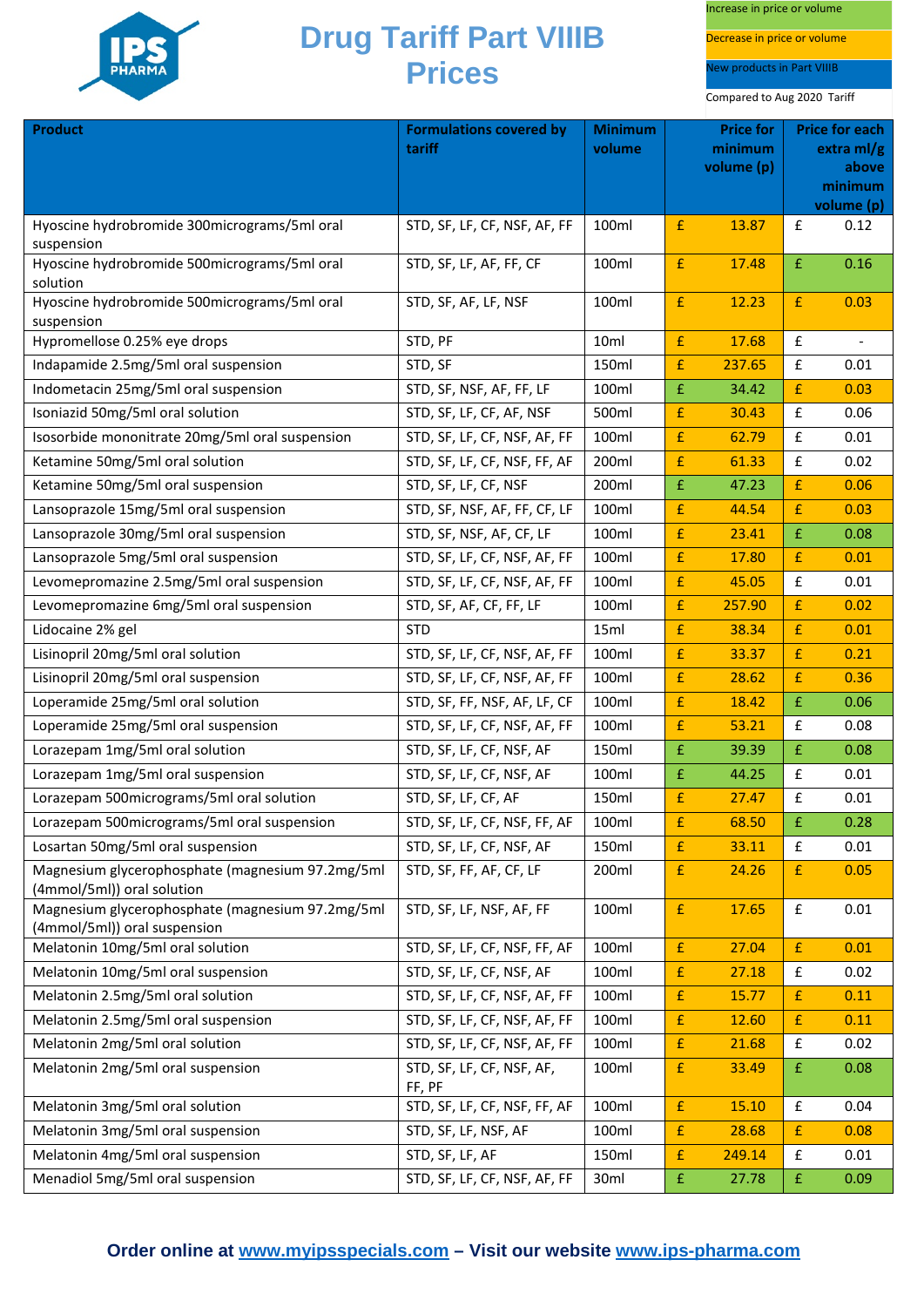

Increase in price or volume

Decrease in price or volume

New products in Part VIIIB

| <b>Product</b>                                                  | <b>Formulations covered by</b>      | <b>Minimum</b>   |                    | <b>Price for</b> |                    | <b>Price for each</b> |
|-----------------------------------------------------------------|-------------------------------------|------------------|--------------------|------------------|--------------------|-----------------------|
|                                                                 | tariff                              | volume           |                    | minimum          |                    | extra $ml/g$          |
|                                                                 |                                     |                  |                    | volume (p)       |                    | above<br>minimum      |
|                                                                 |                                     |                  |                    |                  |                    | volume (p)            |
| Mercaptamine hydrochloride 0.55% eye drops                      | PF                                  | 10ml             | £                  | 61.79            | $\mathbf f$        |                       |
| preservative free                                               |                                     |                  |                    |                  |                    |                       |
| Methylphenidate 5mg/5ml oral suspension                         | STD, SF, LF, CF, NSF, AF, FF        | 150ml            | £                  | 39.80            | £                  | 0.01                  |
| Metoprolol 12.5mg/5ml oral solution                             | STD, SF, LF, CF, AF, NSF            | 150ml            | £                  | 18.02            | £                  | 0.12                  |
| Metoprolol 12.5mg/5ml oral suspension                           | STD, SF, AF                         | 100ml            | $\pmb{\mathsf{f}}$ | 6.24             | $\pmb{\mathsf{f}}$ | 0.03                  |
| Metoprolol 50mg/5ml oral solution                               | STD, SF, LF, CF, AF, NSF            | 150ml            | £                  | 50.02            | £                  | 0.33                  |
| Nadolol 20mg/5ml oral suspension                                | STD, SF, LF, CF, NSF, AF, FF        | 100ml            | £                  | 48.79            | £                  | 0.16                  |
| Nadolol 30mg/5ml oral suspension                                | STD, SF, LF, AF, FF                 | 100ml            | £                  | 154.20           | £                  | 0.01                  |
| Nadolol 40mg/5ml oral suspension                                | STD, SF, NSF, AF                    | 100ml            | £                  | 47.39            | £                  | 0.05                  |
| Naltrexone 5mg/5ml oral solution                                | STD, SF, LF, CF, NSF, AF, FF        | 100ml            | $\pmb{\mathsf{f}}$ | 103.08           | $\pmb{\mathsf{f}}$ | 0.06                  |
| Naltrexone 5mg/5ml oral suspension                              | STD, SF, LF, CF, NSF, AF, FF        | 100ml            | £                  | 123.43           | £                  | 0.01                  |
| Naproxen 200mg/5ml oral suspension                              | STD, SF, LF, CF, NSF, AF, FF        | 100ml            | $\pmb{\mathsf{f}}$ | 24.86            | £                  | 0.05                  |
| Neomycin 0.5% cream                                             | <b>STD</b>                          | 15 <sub>g</sub>  | £                  | 280.41           | $\mathbf f$        | 0.01                  |
| Nifedipine 10mg/5ml oral suspension                             | STD, SF, LF, CF, NSF, AF, FF        | 100ml            | £                  | 51.69            | £                  | 0.10                  |
| Nifedipine 5mg/5ml oral suspension                              | STD, SF, LF, CF, NSF, AF, FF        | 100ml            | £                  | 57.66            | $\pmb{\mathsf{f}}$ | 0.02                  |
| Nitrazepam 5mg/5ml oral suspension                              | STD, SF, LF, AF, FF, CF             | 100ml            | $\pmb{\mathsf{f}}$ | 328.32           | £                  | 0.01                  |
| Olanzapine 2.5mg/5ml oral suspension                            | STD, SF, LF, CF, NSF, AF, FF        | 70ml             | $\pmb{\mathsf{f}}$ | 45.92            | £                  | 0.09                  |
| Omeprazole 40mg/5ml oral suspension                             | STD, SF, LF, CF, NSF, AF,<br>FF, PF | 100ml            | £                  | 30.79            | $\mathbf f$        | 0.05                  |
| Omeprazole 5mg/5ml oral suspension                              | STD, SF, LF, CF, NSF, FF,<br>AF, PF | 70ml             | £                  | 20.55            | $\mathbf f$        | 0.03                  |
| Paraldehyde 50% in Olive oil rectal solution                    | <b>STD</b>                          | 10ml             | $\pmb{\mathsf{f}}$ | 23.21            | $\pmb{\mathsf{f}}$ | 0.72                  |
| Perindopril erbumine 4mg/5ml oral solution                      | STD, SF, LF, CF                     | 150ml            | $\pmb{\mathsf{f}}$ | 35.05            | £                  | 0.23                  |
| Perindopril erbumine 4mg/5ml oral suspension                    | STD, SF, LF, CF, NSF, AF, FF        | 100ml            | $\pmb{\mathsf{f}}$ | 37.33            | $\pmb{\mathsf{f}}$ | 0.01                  |
| Phenytoin 90mg/5ml oral suspension                              | STD, SF, LF, CF, NSF, AF, FF        | 500ml            | £                  | 58.23            | £                  | 0.02                  |
| Phosphate 0.98mmol/ml / Sodium 0.78mmol/ml oral<br>solution     | STD, SF, LF, CF, NSF, PF            | 100ml            | £                  | 35.23            | $\mathbf f$        | 0.33                  |
| Pizotifen 250micrograms/5ml oral solution                       | STD, SF                             | 100ml            | $\pmb{\mathrm{f}}$ | 347.60           | £                  | 0.33                  |
| Pizotifen 250micrograms/5ml oral suspension                     | STD, SF, NSF                        | 100ml            | £                  | 64.78            | $\mathbf f$        | 0.28                  |
| Prednisolone sodium phosphate 0.03% eye drops                   | STD, PF                             | 10ml             | £                  | 46.50            | £                  |                       |
| Prednisolone sodium phosphate 0.05% eye drops                   | STD, PF                             | 10ml             | $\pmb{\mathrm{f}}$ | 55.74            | £                  |                       |
| Prednisolone sodium phosphate 0.1% eye drops                    | STD, PF                             | 10ml             | £                  | 73.97            | $\mathbf f$        |                       |
| Prednisolone sodium phosphate 0.3% eye drops                    | STD, PF                             | 10 <sub>ml</sub> | $\pmb{\mathsf{f}}$ | 67.43            | $\pmb{\mathsf{f}}$ |                       |
| Prednisolone sodium phosphate 1% eye drops<br>preservative free | PF                                  | 10ml             | $\pmb{\mathsf{f}}$ | 41.55            | $\mathbf f$        |                       |
| Primidone 250mg/5ml oral suspension                             | STD, SF, LF, AF, FF                 | 150ml            | $\pmb{\mathrm{f}}$ | 128.70           | £                  | 0.23                  |
| Primidone 50mg/5ml oral suspension                              | STD, SF, LF, CF, NSF, AF, FF        | 150ml            | £                  | 14.07            | $\mathbf f$        | 0.02                  |
| Primidone 62.5mg/5ml oral suspension                            | STD, SF, LF, CF, NSF                | 100ml            | $\pmb{\mathsf{f}}$ | 29.76            | £                  | 0.07                  |
| Propylene glycol 40% in Clobetasol 0.05% cream                  | <b>STD</b>                          | 100g             | £                  | 123.69           | £                  | 0.35                  |
| Pyridostigmine bromide 20mg/5ml oral suspension                 | STD, SF, LF, CF, NSF, AF, FF        | 100ml            | $\pmb{\mathsf{f}}$ | 3.73             | $\mathbf f$        | 0.01                  |
| Pyridostigmine bromide 30mg/5ml oral suspension                 | STD, SF, LF, CF, NSF, AF, FF        | 50ml             | £                  | 39.82            | $\mathbf f$        | 0.04                  |
| Pyridostigmine bromide 50mg/5ml oral suspension                 | STD, SF, AF, NSF                    | 100ml            | £                  | 36.41            | £                  | 0.57                  |
| Pyridostigmine bromide 60mg/5ml oral suspension                 | STD, SF, LF, NSF, AF, CF, FF        | 200ml            | $\pmb{\mathrm{f}}$ | 70.01            | $\mathbf{f}$       | 0.33                  |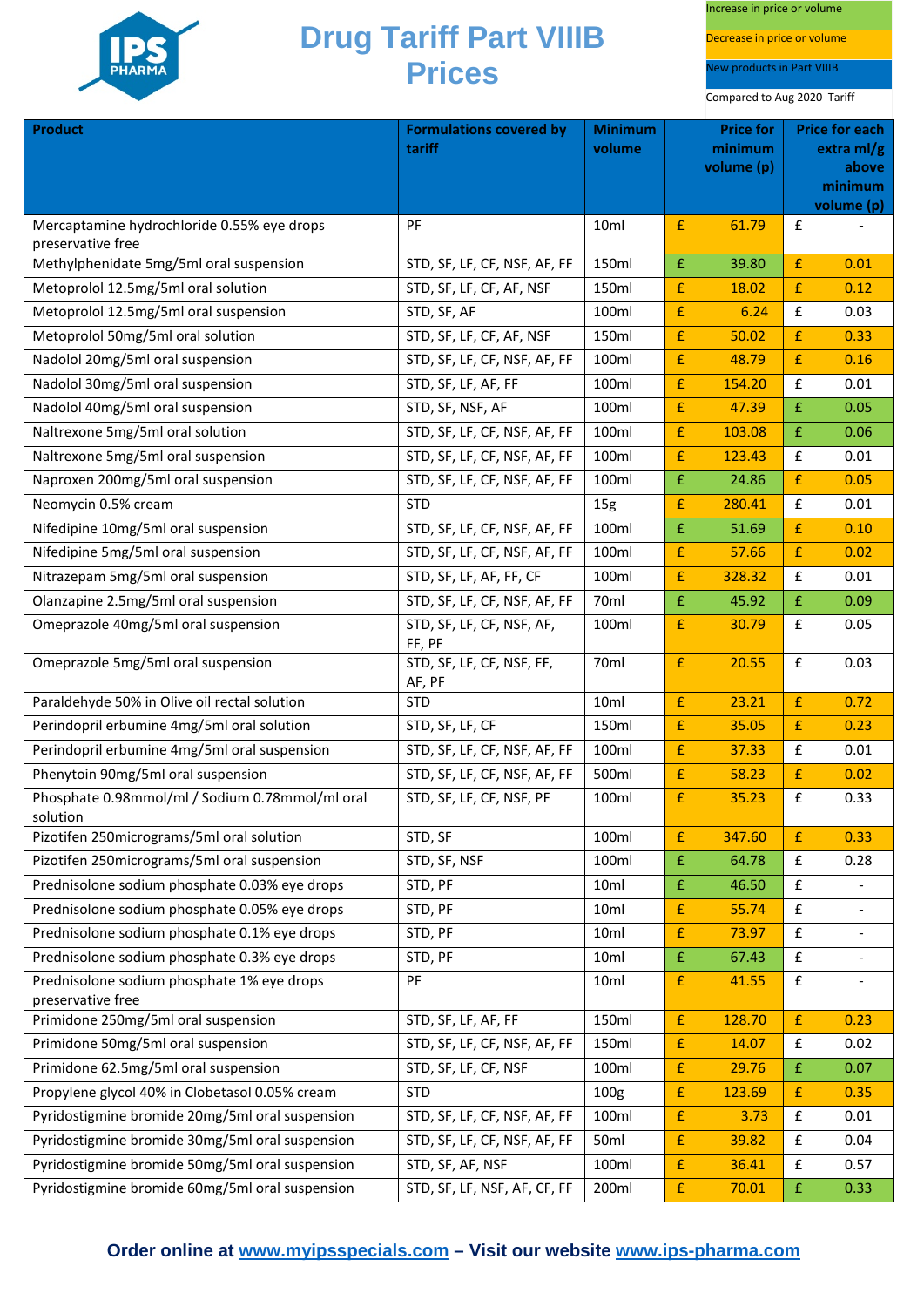

Increase in price or volume

Decrease in price or volume

New products in Part VIIIB

| <b>Product</b>                                                   | <b>Formulations covered by</b>      | <b>Minimum</b>   | <b>Price for</b><br><b>Price for each</b> |            | extra $ml/g$       |            |
|------------------------------------------------------------------|-------------------------------------|------------------|-------------------------------------------|------------|--------------------|------------|
|                                                                  | tariff                              | volume           |                                           | volume (p) | minimum<br>above   |            |
|                                                                  |                                     |                  |                                           |            |                    | minimum    |
|                                                                  |                                     |                  |                                           |            |                    | volume (p) |
| Pyridoxine 100mg/5ml oral solution                               | STD, SF, LF, CF, AF, FF             | 100ml            | £                                         | 21.51      | £                  | 0.02       |
| Pyridoxine 100mg/5ml oral suspension                             | STD, SF, LF, CF, NSF, AF, FF        | 50ml             | £                                         | 27.63      | $\pmb{\mathsf{f}}$ | 0.15       |
| Quetiapine 12.5mg/5ml oral suspension                            | STD, SF, LF, CF, NSF, AF            | 100ml            | £                                         | 23.81      | $\pmb{\mathsf{f}}$ | 0.11       |
| Quetiapine 25mg/5ml oral suspension                              | STD, SF, LF, CF, NSF, AF, FF        | 150ml            | £                                         | 37.10      | $\pmb{\mathsf{f}}$ | 0.18       |
| Quetiapine 50mg/5ml oral suspension                              | STD, SF, LF, CF, NSF, AF            | 100ml            | £                                         | 32.27      | £                  | 0.18       |
| Quinine sulfate 200mg/5ml oral suspension                        | STD, SF, AF, FF                     | 100ml            | £                                         | 46.58      | $\mathbf{f}$       | 0.43       |
| Quinine sulfate 300mg/5ml oral suspension                        | STD, SF, LF, CF, NSF, FF, AF        | 150ml            | $\pmb{\mathsf{f}}$                        | 30.01      | $\pmb{\mathsf{f}}$ | 0.20       |
| Ranitidine 5mg/5ml oral solution                                 | STD, SF, LF, CF, NSF, AF,<br>FF, PF | 100ml            | £                                         | 39.03      | $\pmb{\mathsf{f}}$ | 0.02       |
| Ranitidine 5mg/5ml oral suspension                               | STD, SF, LF, CF, NSF, AF, FF        | 100ml            | £                                         | 24.00      | $\pmb{\mathsf{f}}$ | 0.01       |
| Riboflavin 120mg/5ml oral suspension                             | STD, SF, LF, NSF, AF, CF, FF        | 100ml            | £                                         | 97.41      | $\mathbf{f}$       | 0.53       |
| Salicylic acid 10% in Aqueous cream BP                           | <b>STD</b>                          | 100g             | £                                         | 37.59      | $\pmb{\mathsf{f}}$ | 0.01       |
| Salicylic acid 10% ointment                                      | STD, All bases                      | 100 <sub>g</sub> | £                                         | 63.75      | $\mathbf{f}$       | 0.01       |
| Salicylic acid 2% / sulfur 2% in Aqueous cream                   | <b>STD</b>                          | 100 <sub>g</sub> | £                                         | 59.31      | $\pmb{\mathsf{f}}$ | 0.12       |
| Salicylic acid 2% in Aqueous cream BP                            | <b>STD</b>                          | 100 <sub>g</sub> | £                                         | 33.90      | $\pmb{\mathsf{f}}$ | 0.01       |
| Salicylic acid 20% ointment                                      | All bases, STD                      | 100 <sub>g</sub> | $\pmb{\mathsf{f}}$                        | 36.03      | $\pmb{\mathsf{f}}$ | 0.01       |
| Salicylic acid 5% cream                                          | <b>STD</b>                          | 100g             | £                                         | 33.78      | £                  | 0.38       |
| Salicylic acid 5% ointment                                       | All bases, STD                      | 100 <sub>g</sub> | £                                         | 46.53      | $\pmb{\mathsf{f}}$ | 0.14       |
| Sertraline 100mg/5ml oral suspension                             | STD, SF, LF, CF, NSF, AF, FF        | 100ml            | $\pmb{\mathsf{f}}$                        | 36.22      | $\pmb{\mathsf{f}}$ | 0.12       |
| Sertraline 25mg/5ml oral suspension                              | STD, SF, LF, AF, FF, CF, NSF        | 150ml            | $\pmb{\mathsf{f}}$                        | 159.81     | $\pmb{\mathsf{f}}$ | 0.21       |
| Sertraline 50mg/5ml oral suspension                              | STD, SF, LF, CF, NSF, FF, AF        | 150ml            | $\pmb{\mathsf{f}}$                        | 19.60      | $\pmb{\mathsf{f}}$ | 0.01       |
| Sildenafil 10mg/5ml oral suspension                              | STD, SF, NSF, AF                    | 100ml            | £                                         | 72.69      | $\pmb{\mathsf{f}}$ | 0.01       |
| Sildenafil 25mg/5ml oral suspension                              | STD, SF, NSF, AF                    | 100ml            | £                                         | 100.18     | £                  | 0.31       |
| Sodium benzoate 500mg/5ml oral solution                          | STD, SF, LF, CF, NSF, AF            | 100ml            | £                                         | 18.19      | £                  | 0.19       |
| Sodium chloride 1.17g/5ml (4mmol/ml) oral solution               | STD, SF, LF, AF, CF, FF, PF         | 100ml            | £                                         | 11.35      | $\mathbf{f}$       | 0.08       |
| Sodium chloride 1.5g/5ml (5.13mmol/ml) oral solution             | STD, SF, LF, CF, AF, FF, PF         | 100ml            | $\pmb{\mathsf{f}}$                        | 13.86      | $\pmb{\mathsf{f}}$ | 0.03       |
| Sodium chloride 5% eye ointment                                  | STD, PF                             | 5g               | £                                         | 54.66      | £                  |            |
| Sodium dihydrogen phosphate dihydrate 780mg/5ml<br>oral solution | STD, SF, LF, AF, FF, PF             | 100ml            | $\pmb{\mathsf{f}}$                        | 36.61      | $\pmb{\mathsf{f}}$ | 0.02       |
| Sotalol 25mg/5ml oral suspension                                 | STD, SF, LF, CF, NSF, AF, FF        | 200ml            | $\pmb{\mathsf{f}}$                        | 20.14      | £                  | 0.03       |
| Spironolactone 100mg/5ml oral suspension                         | STD, SF, LF, CF, NSF, FF, AF        | 125ml            | $\pmb{\mathsf{f}}$                        | 51.89      | $\mathbf{f}$       | 0.08       |
| Spironolactone 10mg/5ml oral suspension                          | STD, SF, LF, CF, NSF, FF, AF        | 125ml            | £                                         | 15.79      | £                  | 0.01       |
| Spironolactone 25mg/5ml oral solution                            | <b>SF</b>                           | 100ml            | $\pmb{\mathsf{f}}$                        | 206.52     | $\pmb{\mathsf{f}}$ | 0.01       |
| Spironolactone 25mg/5ml oral suspension                          | STD, SF, LF, NSF, FF, AF            | 125ml            | £                                         | 19.26      | $\mathbf{f}$       | 0.02       |
| Spironolactone 50mg/5ml oral suspension                          | STD, SF, LF, CF, NSF, AF, FF        | 125ml            | £                                         | 26.40      | $\mathbf{f}$       | 0.06       |
| Spironolactone 5mg/5ml oral suspension                           | STD, SF, LF, CF, NSF, FF, AF        | 125ml            | £                                         | 15.50      | £                  | 0.01       |
| Sucralfate 2g/20ml enema                                         | <b>STD</b>                          | 20 <sub>ml</sub> | $\pmb{\mathsf{f}}$                        | 4.71       | £                  |            |
| Sucralfate 2g/50ml enema                                         | <b>STD</b>                          | 50ml             | $\mathbf f$                               | 15.96      | $\pmb{\mathsf{f}}$ |            |
| Tamsulosin 400micrograms/5ml oral suspension                     | STD, SF                             | 100ml            | £                                         | 272.31     | $\mathbf{f}$       | 0.18       |
| Terbinafine 250mg/5ml oral suspension                            | STD, SF, LF, CF, NSF, AF            | 50ml             | £                                         | 27.87      | $\pmb{\mathsf{f}}$ | 0.03       |
| Tetrabenazine 12.5mg/5ml oral suspension                         | STD, SF, LF, CF, NSF                | 100ml            | £                                         | 39.81      | £                  | 0.01       |
| Tetrabenazine 25mg/5ml oral suspension                           | STD, SF, LF, CF, NSF                | 140ml            | £                                         | 32.11      | £                  | 0.01       |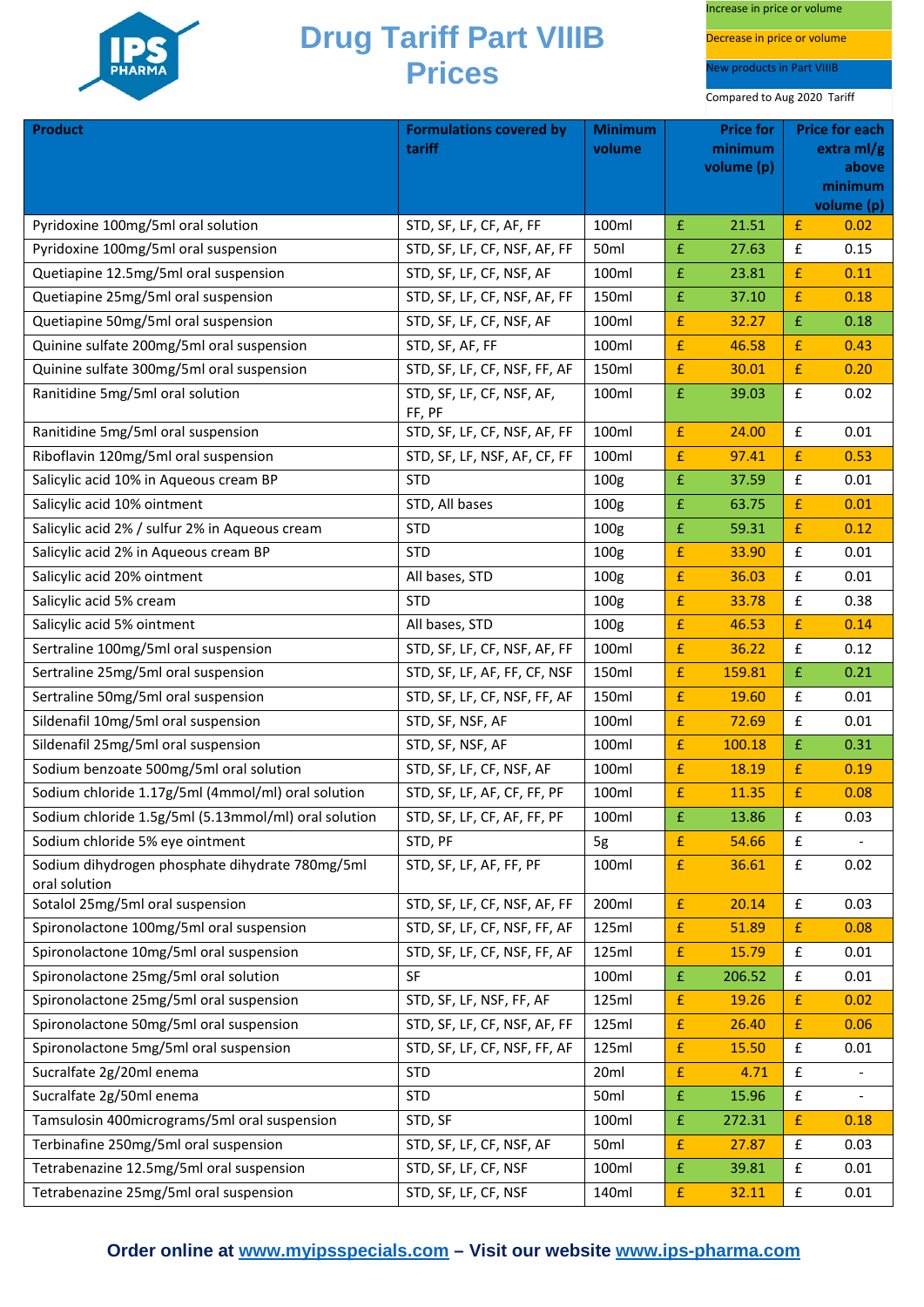

Increase in price or volume

Decrease in price or volume

lew products in Part VIIIB

Compared to Aug 2020 Tariff

| <b>Product</b>                                              | <b>Formulations covered by</b><br>tariff | <b>Minimum</b><br>volume |                    | <b>Price for</b><br>minimum<br>volume (p) |                    | <b>Price for each</b><br>extra $ml/g$<br>above<br>minimum<br>volume (p) |
|-------------------------------------------------------------|------------------------------------------|--------------------------|--------------------|-------------------------------------------|--------------------|-------------------------------------------------------------------------|
| Theophylline 50mg/5ml oral solution                         | STD, SF, LF, AF, CF, FF                  | 500ml                    | £                  | 117.42                                    | $\mathbf{f}$       | 0.23                                                                    |
| Theophylline 50mg/5ml oral suspension                       | STD, SF, LF, AF                          | 500ml                    | £                  | 166.33                                    | £                  | 0.17                                                                    |
| Thiamine 100mg/5ml oral solution                            | STD, SF, LF, AF, CF, FF                  | 100ml                    | £                  | 58.41                                     | £                  | 0.27                                                                    |
| Thiamine 100mg/5ml oral suspension                          | STD, SF, LF, CF, NSF, AF, FF             | 100ml                    | £                  | 17.86                                     | £                  | 0.33                                                                    |
| Thiamine 50mg/5ml oral suspension                           | STD, SF, LF, CF, NSF, AF, FF             | 100ml                    | $\pmb{\mathsf{f}}$ | 19.37                                     | £                  | 0.03                                                                    |
| Tizanidine 2mg/5ml oral solution                            | STD, SF, LF, CF, NSF, AF, FF             | 100ml                    | £                  | 5.04                                      | £                  | 0.05                                                                    |
| Tizanidine 2mg/5ml oral suspension                          | STD, SF, LF, CF, NSF, FF, AF             | 100ml                    | £                  | 11.90                                     | £                  | 0.11                                                                    |
| Tolterodine 2mg/5ml oral suspension                         | STD, SF, NSF, AF, LF, FF                 | 100ml                    | $\pmb{\mathsf{f}}$ | 41.62                                     | £                  | 0.29                                                                    |
| Topiramate 25mg/5ml oral suspension                         | STD, SF, LF, CF, NSF, AF, FF             | 100ml                    | £                  | 9.02                                      | £                  | 0.08                                                                    |
| Tranexamic acid 250mg/5ml oral suspension                   | STD, LF, SF, AF, CF, FF                  | 60 <sub>ml</sub>         | £                  | 63.60                                     | £                  | 0.17                                                                    |
| Tranexamic acid 5% mouthwash                                | STD, SF, LF, CF, NSF, AF, FF             | 100ml                    | £                  | 33.54                                     | £                  | 0.01                                                                    |
| Tranexamic acid 500mg/5ml oral solution                     | STD, SF, LF, NSF, FF, AF                 | 100ml                    | £                  | 25.71                                     | £                  | 0.01                                                                    |
| Tranexamic acid 500mg/5ml oral suspension                   | STD, SF, NSF, AF, LF, CF, FF             | 100ml                    | £                  | 28.76                                     | £                  | 0.10                                                                    |
| Triamcinolone 0.1% oromucosal paste                         | <b>STD</b>                               | 5g                       | £                  | 86.80                                     | £                  | 0.17                                                                    |
| Tricitrates oral solution                                   | STD, SF                                  | 500ml                    | £                  | 134.16                                    | £                  | 0.27                                                                    |
| Venlafaxine 37.5mg/5ml oral solution                        | STD, SF, LF, CF, AF, FF                  | 150ml                    | £                  | 83.51                                     | £                  | 0.49                                                                    |
| Venlafaxine 37.5mg/5ml oral suspension                      | STD, SF, NSF, AF, LF                     | 100ml                    | £                  | 38.98                                     | £                  | 0.84                                                                    |
| Venlafaxine 75mg/5ml oral solution                          | STD, SF, LF, CF, NSF, FF, AF             | 150ml                    | £                  | 43.72                                     | £                  | 0.22                                                                    |
| Venlafaxine 75mg/5ml oral suspension                        | STD, SF, LF, CF, NSF, AF                 | 100ml                    | £                  | 49.29                                     | $\pmb{\mathsf{f}}$ | 0.11                                                                    |
| Zinc and Salicylic acid paste BP                            |                                          | 100g                     | £                  | 69.15                                     | £                  | 0.01                                                                    |
| Zinc oxide 15% and ichthammol 1% in yellow soft<br>paraffin | <b>STD</b>                               | 200 <sub>g</sub>         | £                  | 26.66                                     | £                  | 0.04                                                                    |
| Zonisamide 50mg/5ml oral suspension                         | STD, SF, LF, CF, NSF, AF, FF             | 200ml                    | £                  | 94.58                                     | £                  | 0.07                                                                    |
| Zopiclone 3.75mg/5ml oral solution                          | STD, SF, LF, CF, AF, NSF, FF             | 150ml                    | £                  | 33.21                                     | $\mathbf f$        | 0.07                                                                    |
| Zopiclone 3.75mg/5ml oral suspension                        | STD, SF, LF, CF, NSF, AF                 | 100ml                    | £                  | 37.33                                     | £                  | 0.06                                                                    |
| Zopiclone 7.5mg/5ml oral solution                           | STD, SF, LF, CF, AF, FF                  | 100ml                    | £                  | 39.31                                     | £                  | 0.39                                                                    |
| Zopiclone 7.5mg/5ml oral suspension                         | STD, SF, LF, CF, NSF, AF                 | 100ml                    | £                  | 67.04                                     | £                  | 0.01                                                                    |



**Certain drug tariff lines that IPS have to source from 3rd party manufacturers or wholesalers will attract zero discount. Examples of these include:**

- **Rosemont branded products**
- **Special Products lines – Kidnaps, Kidmel, Amzoate etc.**
- **Branded Specials from other manufacturers**

**Please ask your Account Manager for more details.**

**Order online at [www.myipsspecials.com](http://www.myipsspecials.com/) – Visit our website [www.ips-pharma.com](http://www.ips-pharma.com/)**